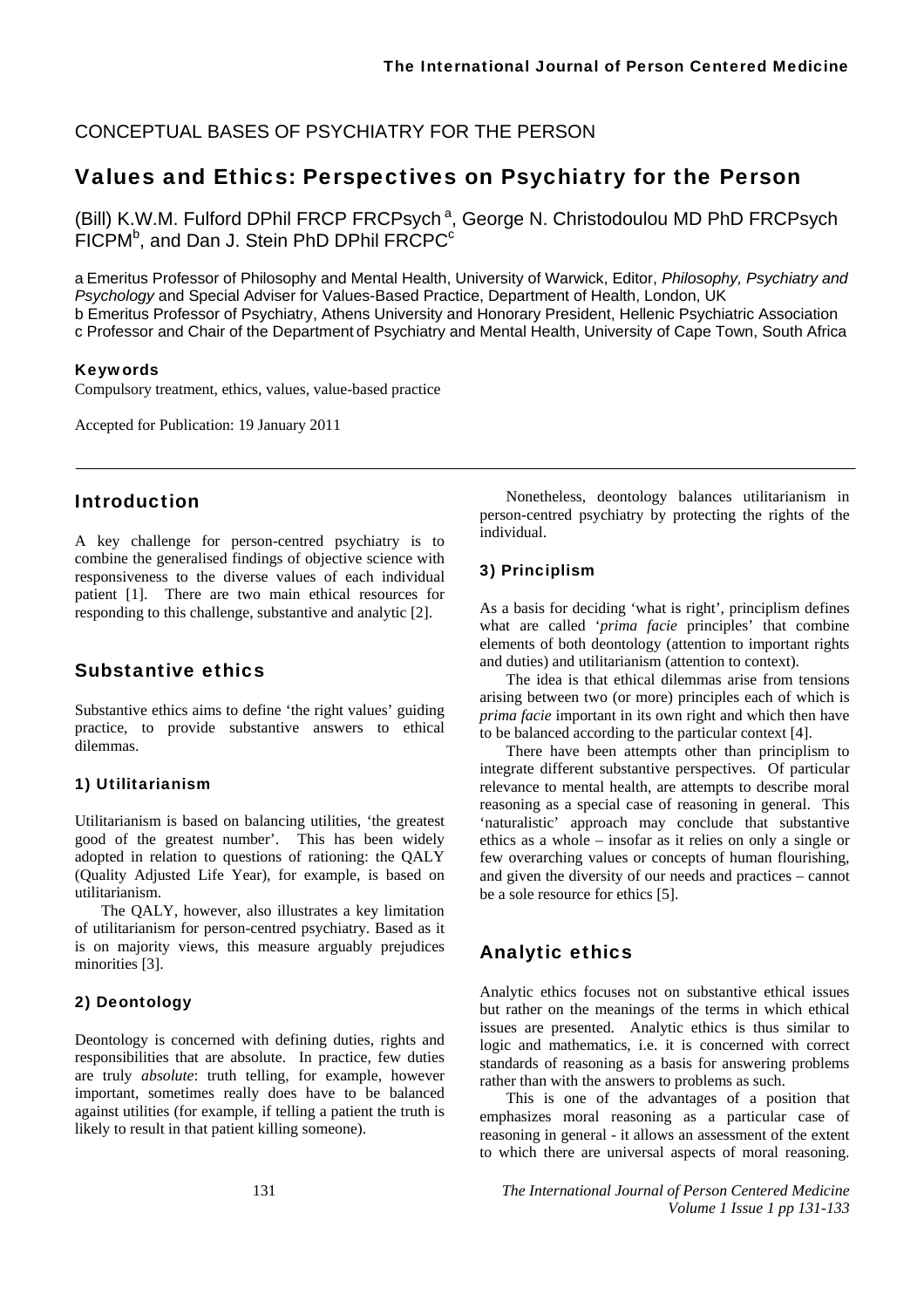Although our needs and practices may be diverse, we can still weigh up different moral arguments in a reasonable way, for example in the way we approach particular clinical cases [6].

An important current example of analytic ethics is philosophical value theory [7] which is the basis of a new skills-based approach to working with values called values-based practice [8,9]. Philosophical value theory focuses on the relationship between facts and values [10] and is thus directly relevant to the challenge noted at the start of this article of reconciling generalised scientific findings ('facts') with the unique values of each individual.

# **Bringing analytic and substantive** ethics together: the example of compulsory treatment

Compulsory treatment offers a particularly sharp challenge to person-centred psychiatry: by definition, such treatment is directly against the wishes of the person concerned and the dangers of abuse in practice are all too evident [11].

# The Guiding Principles as a Framework of Values



#### Figure 1

These dangers were the focus of a Code of Practice [12] recently published in the UK to support a revised Mental Health Act. The Code of Practice includes a set of Guiding Principles that were incorporated into supporting training materials as a way of combining substantive with analytic ethics [13].

The approach is shown diagrammatically in the Figure. Thus, the Guiding Principles, consistently with their status as *prima facie* principles, may conflict. For example, the 'purpose principle', which covers aspects of safety, may conflict with the principle of 'respect', which includes respect for the patient's wishes. This is exactly the kind of situation, then, in which values-based practice can be used to support balanced decision-making according to the particular circumstances of each individual case. Valuesbased practice, therefore, combined with the substantive ethics represented by the Guiding Principles, provides a basis for a person-centred approach to compulsory treatment [14].

This 'balancing' approach illustrates the wider point that it is always important to investigate carefully the different moral arguments used in any particular clinical case. Different metaphors, for example, may be used to frame different positions on psychiatric intervention, and these require careful balancing in order to reach optimal clinical decisions [6].

## **Conclusions**

In this article we have outlined two main kinds of ethical resource for person-centred psychiatry, substantive ethics

The International Journal of Person Centered Medicine Volume 1 Issue 1 pp 131-133